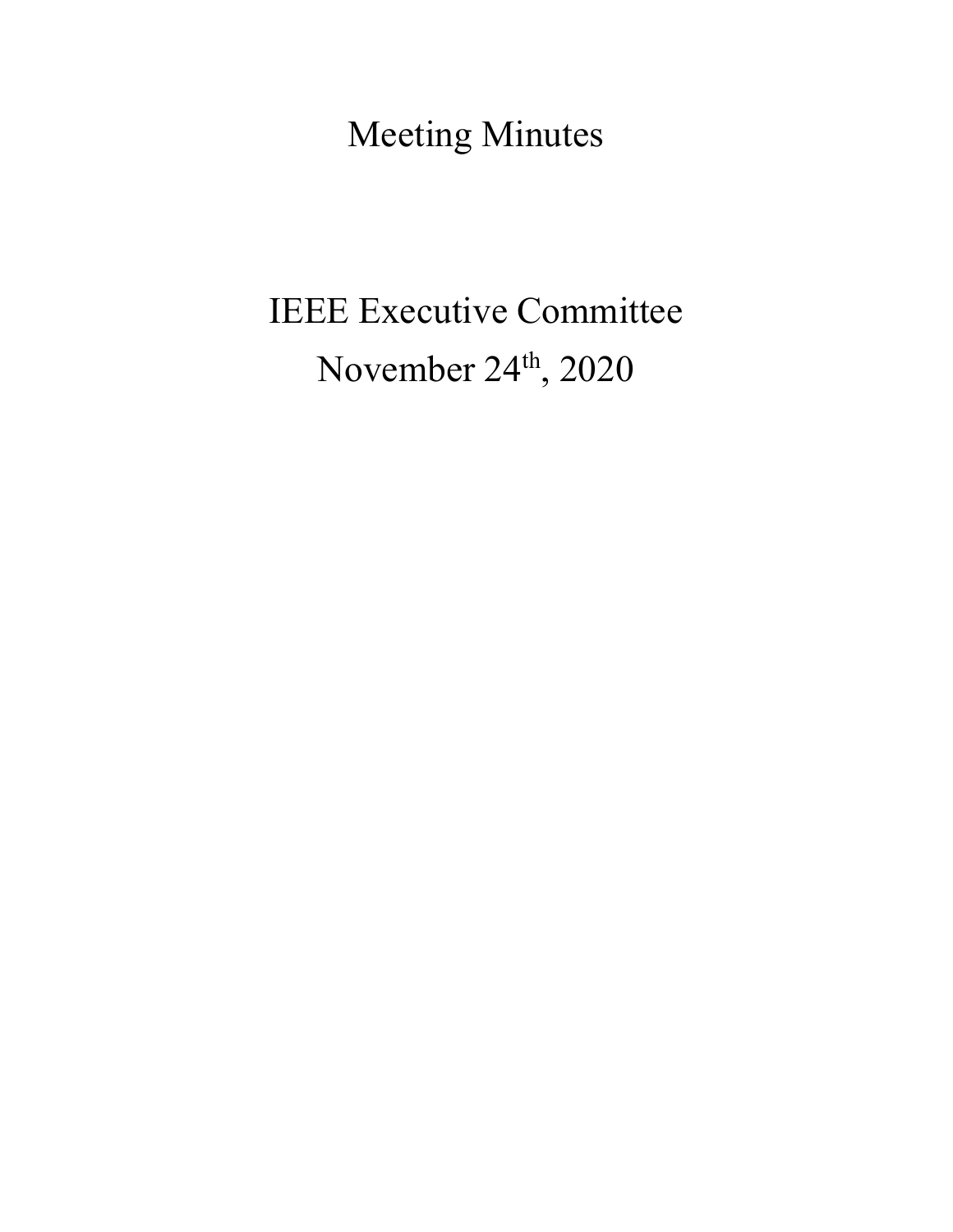

University of Saskatchewan IEEE Student Branch Meeting minutes for Sept 29, 2020 Page 2 of 6

### 1. CALL MEETING TO ORDER

Motion: Rafeh Second: Braeden

### 2. CALL FOR QUORUM

| <b>ABSENT</b> | <b>PRESENT</b>   | <b>POSITION</b>                   | <b>MEMBER</b>          | <b>SIGNATURES</b> |
|---------------|------------------|-----------------------------------|------------------------|-------------------|
|               | $\boldsymbol{x}$ | Chair*                            | Alexandria Shields     |                   |
|               |                  |                                   | (Lexie)                |                   |
|               | $\mathbf{x}$     | Vice Chair*                       | Jonathan Tu            |                   |
|               | $\mathbf{x}$     | Finance Director*                 | Rafeh Khan             |                   |
|               | X                | Academic Director*                | Devin Ramaswami        |                   |
|               | $\mathbf{x}$     | Social Director*                  | Leo Blocka             |                   |
| X             |                  | <b>Public Relations Director*</b> | <b>Austin Grismer</b>  |                   |
|               | $\mathbf{x}$     | McNaughton Director*              | Braeden Leisler        |                   |
|               |                  | <b>Illumination Director*</b>     | N/A                    |                   |
|               | $\mathbf{x}$     | Community Outreach Director*      | Nate Berzolla          |                   |
|               | X                | Grad. Banquet Director*           | <b>Riley Stevenson</b> |                   |
|               |                  | <b>Robotics Coordinator</b>       | N/A                    |                   |
|               | $\mathbf{x}$     | Discord Manager                   | Alex Bechtold          |                   |
|               | $\mathbf{x}$     | Grad. Student Rep.                | Logan Markewich        |                   |
|               | X                | Second Year Rep.                  | Gedeon Isezerano       |                   |
| X             |                  |                                   | Hasin Raihan           |                   |
|               | $\mathbf{x}$     | Third Year Rep.                   | Alex Bechtold          |                   |
|               | X                |                                   | Drew Johnston          |                   |
| x             |                  | Fourth Year Rep.                  | Dayne Gawley           |                   |
|               | X                |                                   | Dayton Haubrich        |                   |

\* Indicates Officer positions entitled to vote and compose the "Executive Committee".

Executive Meetings are only to be attended by Executive members, the Class Representative Committee and any non-Executive individual(s) invited by the Branch Chair for official purposes (Constitution Article 9, Section 2).

Quorum for any Executive meeting is two-thirds of the Executive. No motions can be passed without quorum. With quorum, all motions may be passed by simple majority vote (Constitution Article 9, Section 4).

### 3. Accept meeting minutes from last meeting

Motion: Braeden Result: Pass Against: 0 Abstain: 0 For: 6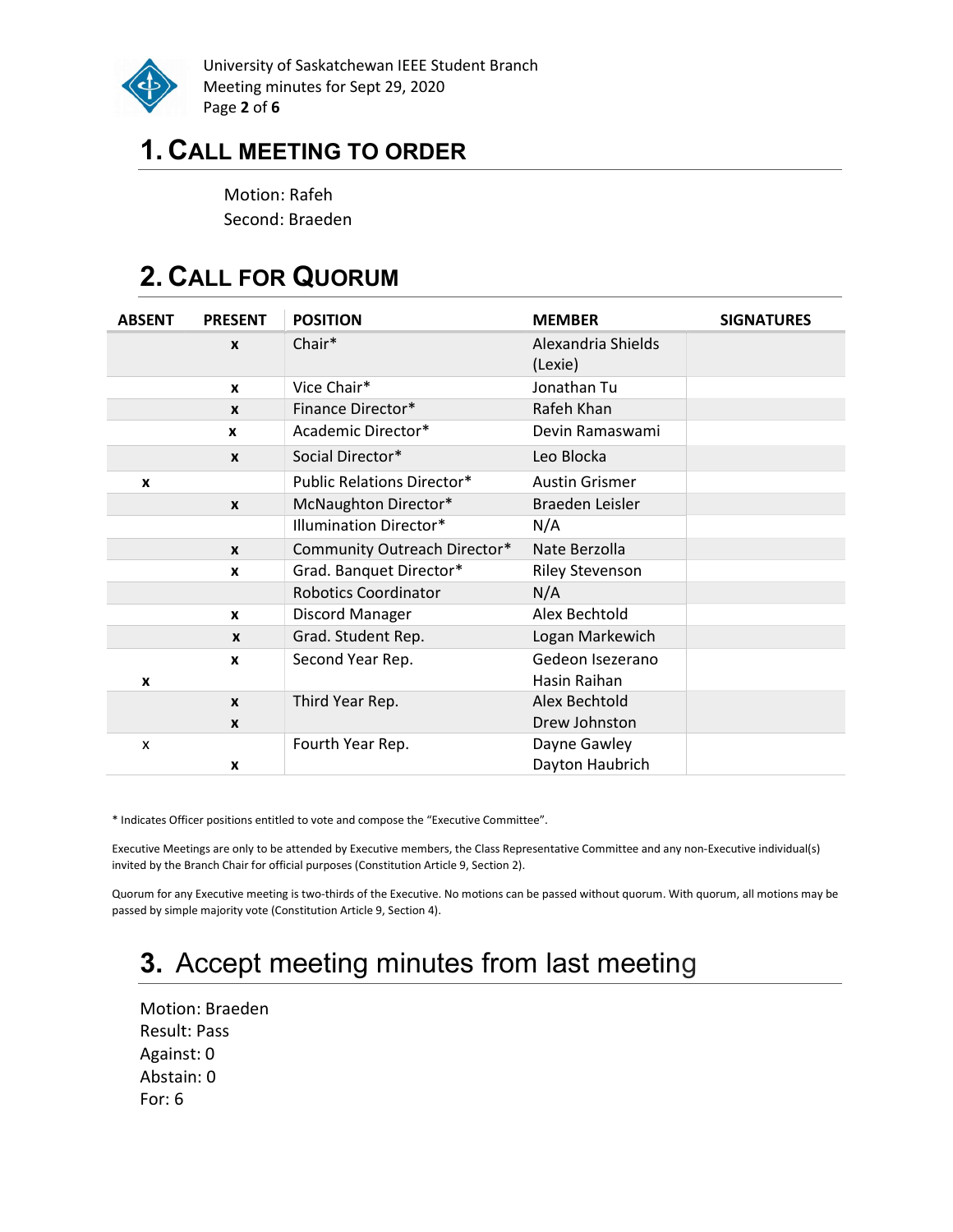

# 4. NEW BUSINESS

#### 4.1. Executive Items

#### **Chair**

- Dec  $19^{th}$  Tentative day for Holiday gift exchange
- **NSS AGM link posted in the Discord (Dec 3, 5:30)** 
	- o Guest speakers, awards, Etc

### Vice Chair

■ Nothing to Report

#### Financial Director

- **Clothing sale** 
	- $\circ$  Store front up by  $\sim$  10 days hopefully
	- o Expect prices to be around last year
		- **If personalization, there is extra cost**

### Academic Director

- **Two tutorials coming up** 
	- o Same people as last time (Chris + Lars(ee265), Zhongru (ee221))
	- o Looking for EE321
- **PES** will contact us if they are able to get a grad student to run a tutorial

#### Social Director

- Got the orders in for Big Brother Big Sister
	- o Still waiting for response
- **Next week (Friday)** 
	- o Last possible time for event before finals
	- o Could do Movie night, Among us, Minecraft, Jack box

#### Public Relations Director

- Needs to put out advertisements for tutorials and social event (not present)
- $\blacksquare$  Deeds to remember to send out email on Monday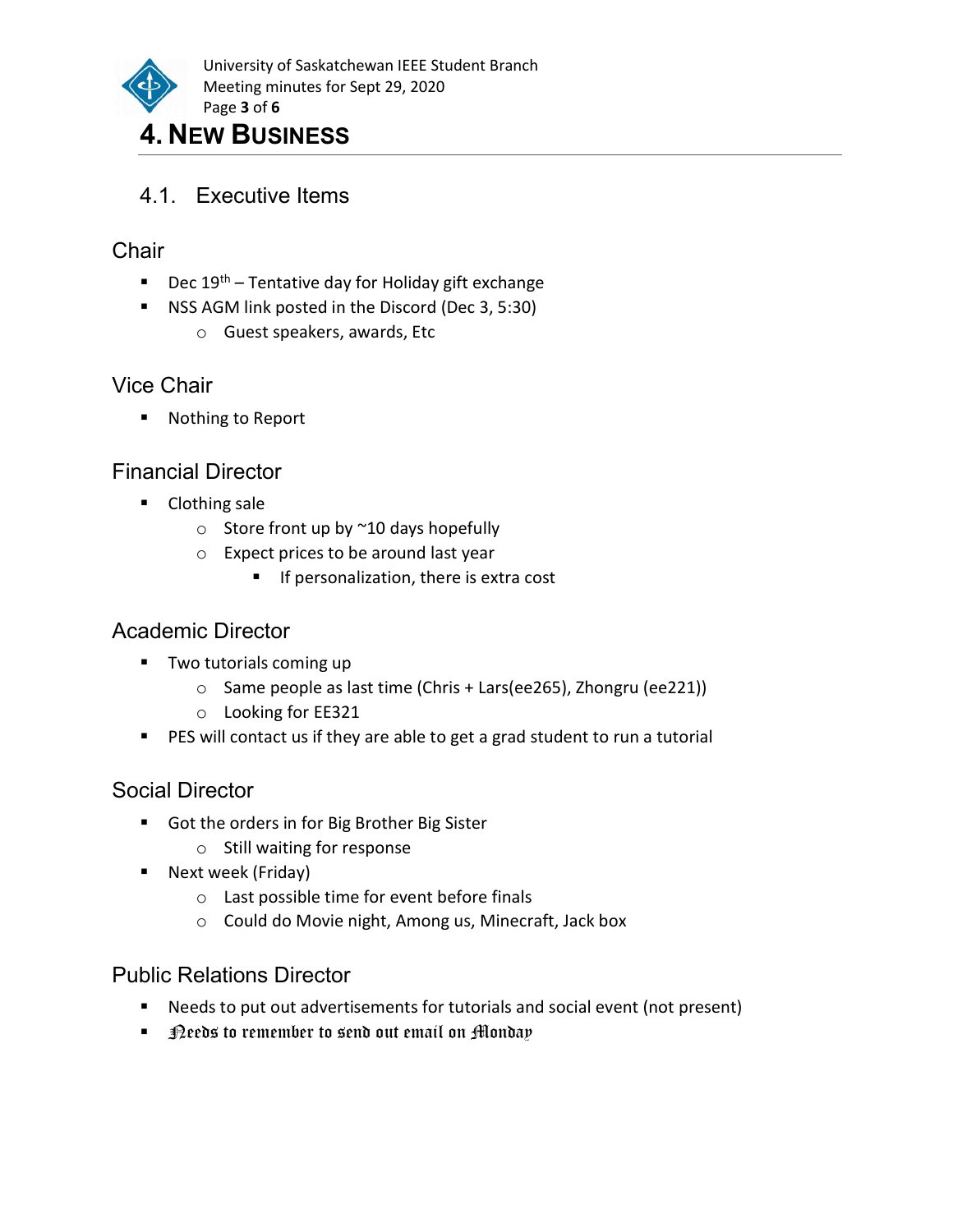

■ Nothing to Report

#### Illumination Director

 $\blacksquare$ 

#### Community Outreach Director

- Charity page for Big Brother Big Sister almost set up
	- o Just need Paypal code

#### Graduation Banquet Director

■ Not present

### SPECIAL COMMITTEE ITEMS

#### Social Committee

- Dayne
	- o What movie would we like to see
	- o Genres
		- **Christmas**
		- **Comedy**
		- **Action**

#### Discord Manager

• Nothing to Report

### STUDENT REPRESENTATIVE COMMITTEE ITEMS

#### Graduate Student Representative

■ Nothing to Report.

#### Second Year Representative

■ Nothing to Report.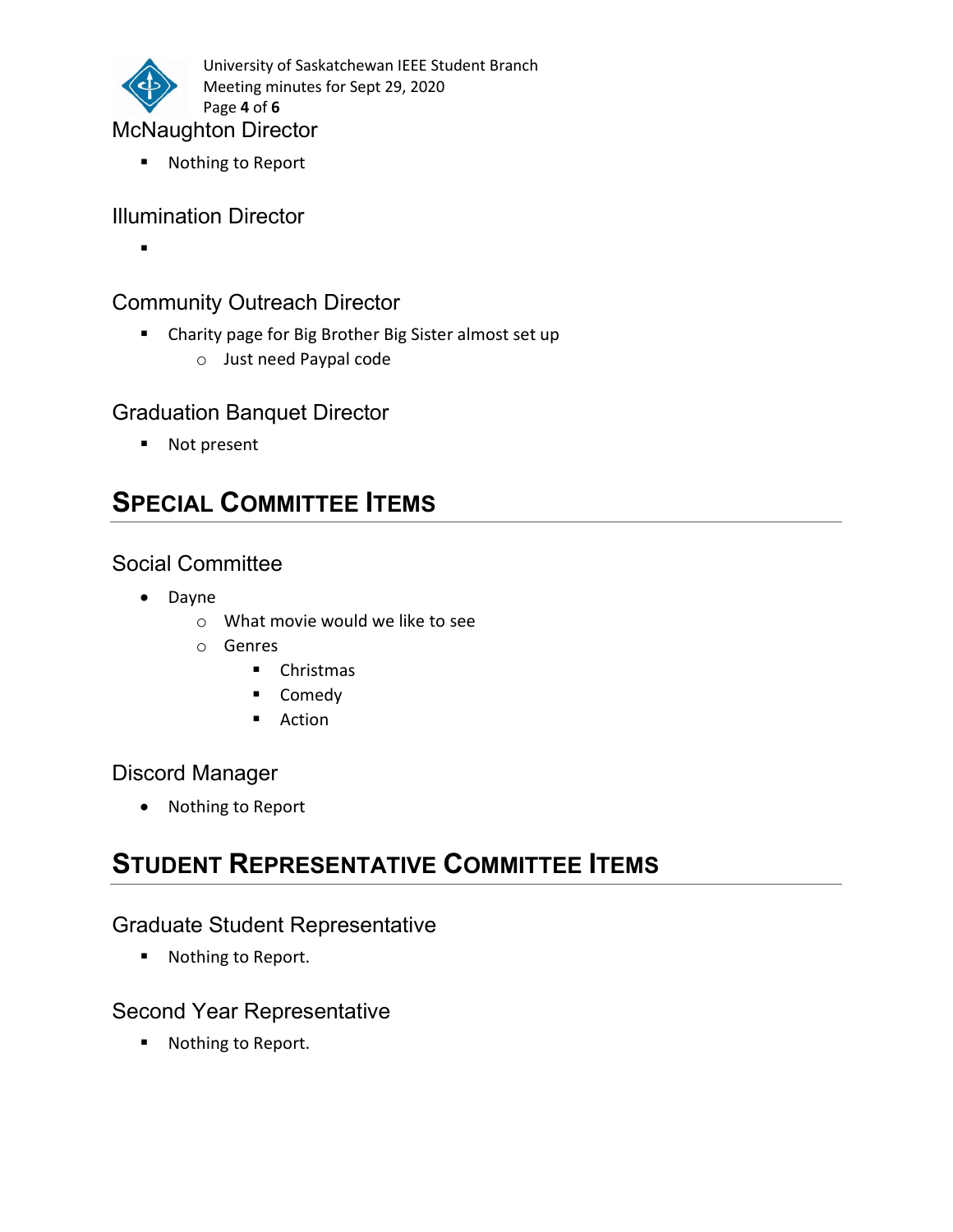

University of Saskatchewan IEEE Student Branch Meeting minutes for Sept 29, 2020 Page 5 of 6

#### Third Year Representative

■ Nothing to Report.

#### Fourth Year Representative

■ Nothing to Report.

## 5. DISCUSSION

- **Possibly add a permanent discussion item** 
	- o Check in with everyone in the meeting
- **Discord Guideline** 
	- o Need to keep it a safe place
		- No discriminations
		- No derogatory statements about anyone's protected identity
	- o No NSFW material
	- o No exam material
	- o Mental health
		- We should have links to go to website to go to
			- Hotline, behaviour, appropriate conversations etc
		- Everyone should be respectful to other users in conversation while discussing mental health, struggle etc
	- o Could have a log to keep messages even if they are deleted
	- o 2 chances to users regarding the same topic before we need to deal with problematic users
		- **Warning, Vice chair or Chair will most likely reach out to them in a direct** message
		- If severely inappropriate/deliberately trying to bully or harm someone  $$ could lead into a sever ban
	- $\circ$  If someone finds inappropriate/ goes against the guideline can/should reach out to someone with a role (most likely exec and reps
	- o
- **USESF** 
	- o Another meeting tomorrow
- **Homework Help** 
	- o Could have a pinned message about posting rules
		- We should not be able to post the picture directly
		- We are not an entity just to provide answers